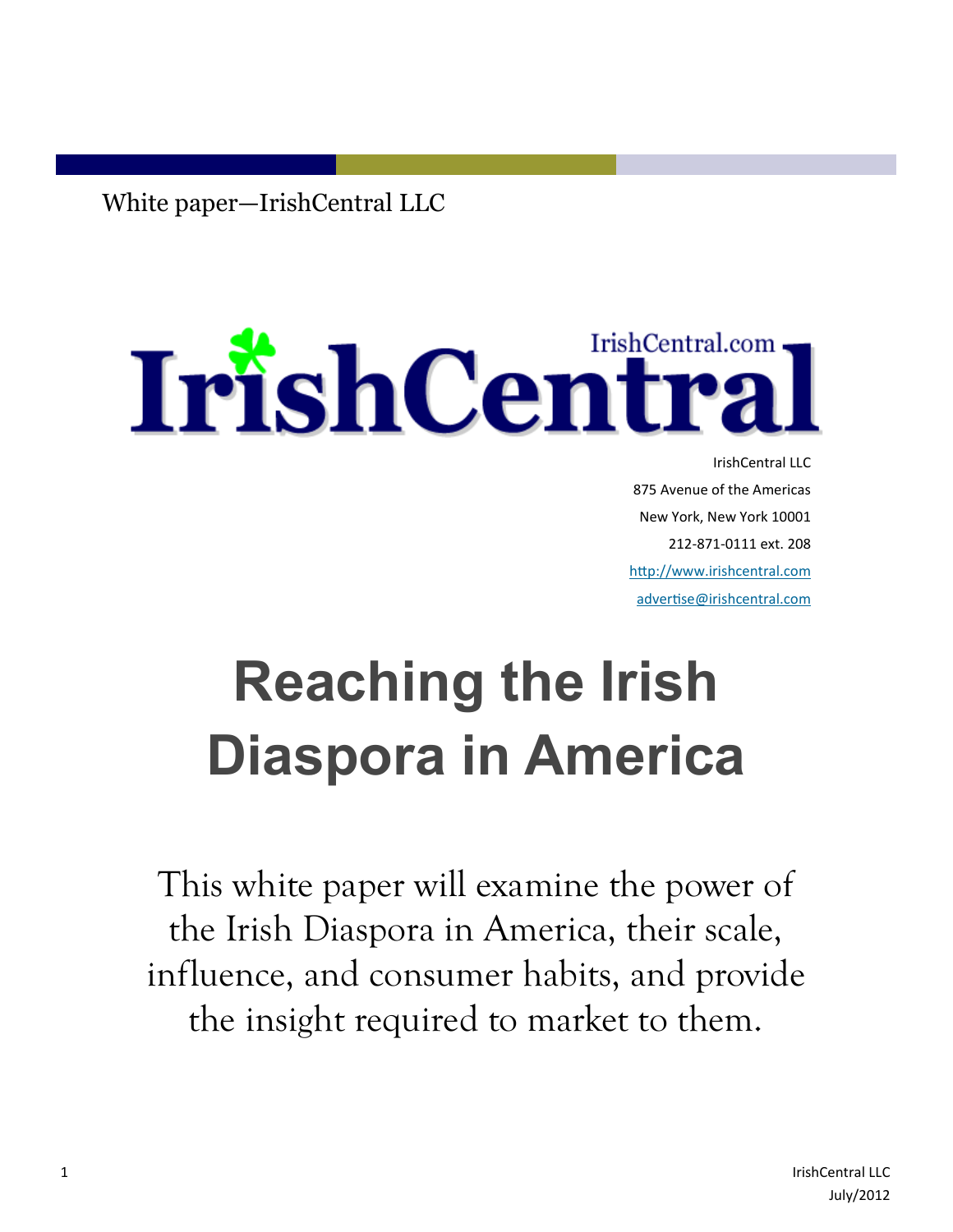# **Reaching the Irish Diaspora in America**

#### **Executive Summary:**

|                                                                                                                 | The Irish Diaspora represents one of the largest and fastest growing ethnic populations in Ameri-<br>ca. According to the US Census Bureau 2010 study – those claiming Irish descent grew by 10%<br>over the past decade to over 34.7 million people. Include another 3.2 million Scotch-Irish and the<br>total is about 38 million. The Irish are the second largest ethnic group in America, behind Ger-<br>man, and they enjoy above average demographics. More than 32% have earned a college de-<br>gree and have an overall median income of \$56,383. As such, Irish Americans represent an ex-<br>cellent target group for both US and Irish based consumer goods companies.                                                                                                                                                                                                                                                                                                                                                                                                       |
|-----------------------------------------------------------------------------------------------------------------|--------------------------------------------------------------------------------------------------------------------------------------------------------------------------------------------------------------------------------------------------------------------------------------------------------------------------------------------------------------------------------------------------------------------------------------------------------------------------------------------------------------------------------------------------------------------------------------------------------------------------------------------------------------------------------------------------------------------------------------------------------------------------------------------------------------------------------------------------------------------------------------------------------------------------------------------------------------------------------------------------------------------------------------------------------------------------------------------|
| The Irish Diaspora<br>represents one of the<br>largest and fastest<br>growing ethnic<br>populations in America. | The size and scope of this audience is becoming increasingly important for Irish based compa-<br>nies to target --they are their natural born consumers. The Irish American audience in America is<br>ten times the total population of Ireland and has far greater disposable income. Today, most Irish<br>Americans are second and third generations removed from Ireland, but retain a keen interest in<br>their rich Irish heritage. Tourism Ireland <sup>1</sup> estimates that over 1 million Americans visit Ireland<br>every year, while others flock to trace their ancestry online. Irish studies remain popular courses<br>at a number of prominent American Universities and tens of thousands of children attend Irish<br>dance schools. The Irish embrace their culture and are avid readers of Irish topics. IrishCen-<br>tral.com has grown to 1.2 million unique monthly visitors in less than three years by covering just<br>Irish centric topics. It's clear that the Irish want to stay involved with Ireland and are receptive to<br>Irish based goods and services. |
|                                                                                                                 | The key is how do you reach them? How do you get your product or service in front of this large                                                                                                                                                                                                                                                                                                                                                                                                                                                                                                                                                                                                                                                                                                                                                                                                                                                                                                                                                                                            |

group of almost 40 million consumers? What are the best ways to increase brand awareness and get your message out? We have long felt that the best way to reach the Irish Diaspora was to interact with them in their daily lives. What do they read and watch? Where do they go? What are their shared interests?

The key is how do you reach them?

Marketing your brand to Irish Americans can be very easy and cost effective. The Irish in America have a strong affinity to Ireland, share many common cultural interests, and a large majority reside in a handful of cities. This enables companies to geo-target their top prospects with cost efficient marketing programs. We also believe that successful marketing campaigns should be year-long ongoing programs and not be limited to special times of the year, such as St Patrick's Day. This will keep your brand awareness in front of the Irish community. If not, your product may be forgotten. A solid outreach program using a combination of print, online, and events participation are recommended. Engage your audience through social media, mobile advertising, and interactive events.

As publishers and reporters of the Irish Diaspora in America for the past 25 years, we have watched the growth and success of our proud Irish culture. Today, Irish Americans have risen to the top in many of our most successful industries, from Fortune 500 companies, to leading educational and healthcare companies. More importantly, the Irish have never forgotten Ireland and have created major philanthropic organizations and business networks to support initiatives in Ireland. We have been privileged to be part of this great growth and have put together this white paper to assist other companies in promoting their brands and services to the Irish in America.

1 http://www.tourismireland.com/Home/Consumer-Insights.aspx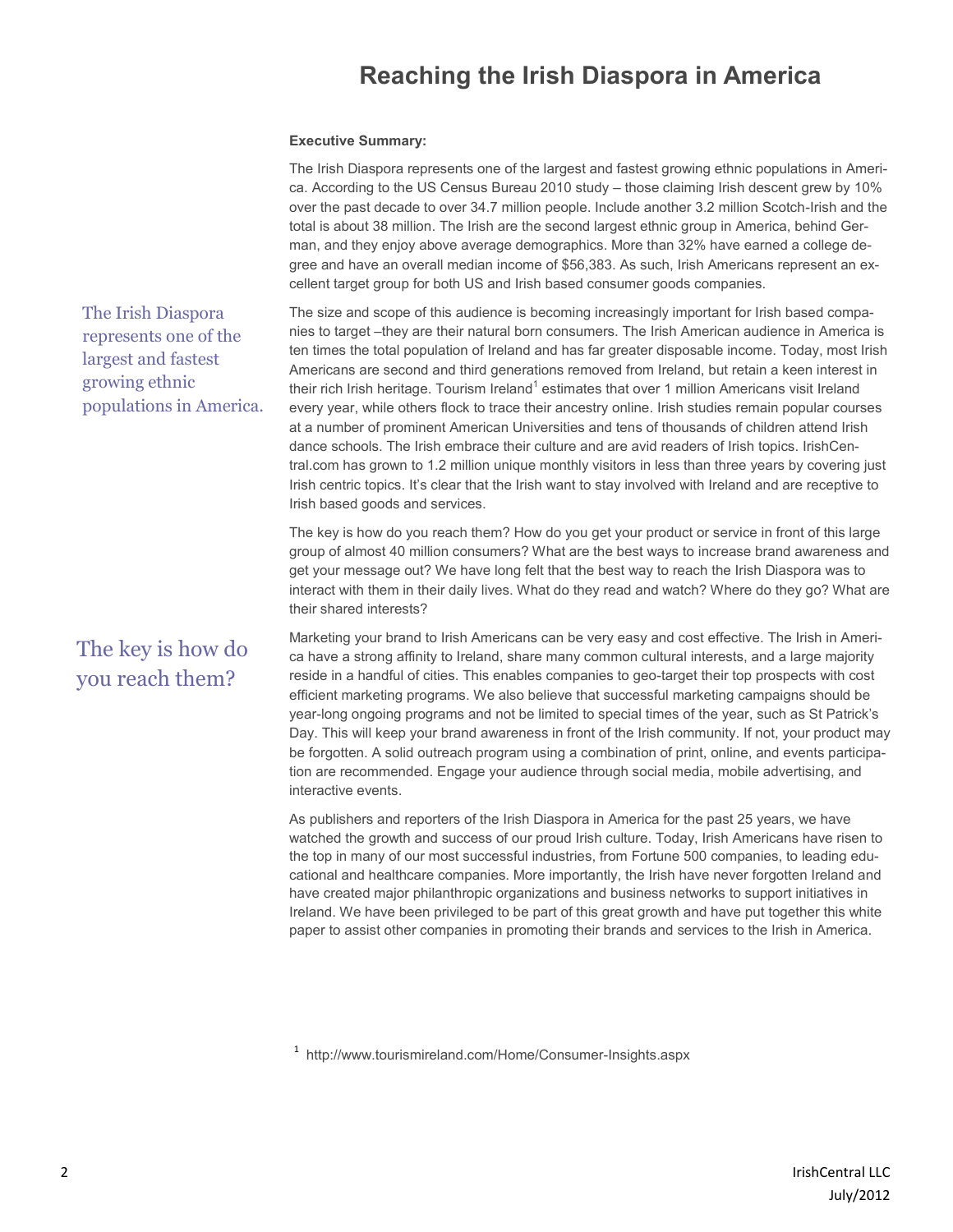# **Targeting the Irish Diaspora**

## **The Irish in America – where are they?**

The large scale immigration of the Irish to America occurred in the mid 1800s and early 1900s. The Irish came for jobs and their first priority was sending money back to Ireland for others to follow. They followed the Industrial Revolution and found job opportunities in and around the major cities in the northeast and west coast of America. Today, it is estimated that 24% of the population in Massachusetts claim Irish descent. In New York, over 2.5 million people have Irish roots. Overall, 33% of Irish Americans can be found in just 10 States and the numbers are increasing!

24% of the population in **Massachusetts** claim Irish descent.

According to the US Census Bureau, the US population claiming Irish descent grew 10% from 2000 to 2009,

to about 34.7 million people.

According to the US Census Bureau<sup>2</sup>, the US population claiming Irish descent grew 10% from 2000 to 2009, to about 34.7 million people. In addition, there are another 3.2 million of Scotch Irish descent. As the exhibit below indicates, the Irish Diaspora also has above average demographic profiles. In 2009, their median income was \$56,383, with 32% earning a Bachelor's degree or higher. Both of these statistics are 10% above the general population. The Irish also tend to hold professional occupations with a concentration in business and the arts and sciences. In short, a large demographic group with an excellent economic profile and high disposal income – an attractive target group for most consumer oriented companies.

| <b>SELECTED POPULATION PROFILE IN</b><br>THE UNITED STATES<br>2010 American Community Survey 1-<br><b>Year Estimates</b> |            | Irish            | <b>United States</b>    | Vari-<br>ance |
|--------------------------------------------------------------------------------------------------------------------------|------------|------------------|-------------------------|---------------|
|                                                                                                                          |            | <b>Americans</b> | <b>Total Population</b> | п<br>$+$ , -  |
|                                                                                                                          |            | <b>Estimate</b>  | <b>Estimate</b>         |               |
| <b>Total population</b>                                                                                                  |            | 34,669,616       | 309,349,688             |               |
| Male                                                                                                                     | 47.9%      |                  | 49.2%                   | $-1.3%$       |
| Female                                                                                                                   | 52.1%      |                  | 50.8%                   | 1.3%          |
| Median age (years)                                                                                                       | 39.2       |                  | 37.2                    | 2             |
| Households by Type                                                                                                       |            |                  |                         |               |
| <b>Family Households</b>                                                                                                 |            | 63.7%            | 66.4%                   | $-2.7%$       |
| with own children under 18 years                                                                                         |            | 26.9%            | 29.7%                   | $-2.8%$       |
| EDUCATIONAL ATTAINMENT                                                                                                   |            |                  |                         |               |
| High school graduate or higher                                                                                           |            | 92.5%            | 85.60%                  | 6.9%          |
| Bachelor's degree or higher                                                                                              |            | 32.7%            | 28.20%                  | 4.5%          |
| <b>EMPLOYMENT STATUS</b>                                                                                                 |            |                  |                         |               |
| Employed                                                                                                                 |            | 59.2%            | 57.0%                   | 2.2%          |
| Unemployed                                                                                                               |            | 6.6%             | 6.90%                   | $-0.3%$       |
| <b>OCCUPATION</b>                                                                                                        |            |                  |                         |               |
| Civilian employed population 16 years<br>and over                                                                        | 16,424,403 |                  | 139,033,920             |               |
| Management, business, science, and<br>arts occupations                                                                   |            | 41.0%            | 35.90%                  | 5.1%          |
| Service occupations                                                                                                      | 15.7%      |                  | 18%                     | $-2.3%$       |
| <b>INCOME IN THE PAST 12 MONTHS (IN</b><br>2010 INFLATION-ADJUSTED DOLLARS)                                              |            |                  |                         |               |
| Households                                                                                                               |            | 14,006,447       | 114,567,410             |               |
| Median household income (dollars)                                                                                        |            | \$56,363         | \$50,046                | \$6,317       |

<sup>2</sup> Source: U.S. Census Bureau, 2010 American Community Survey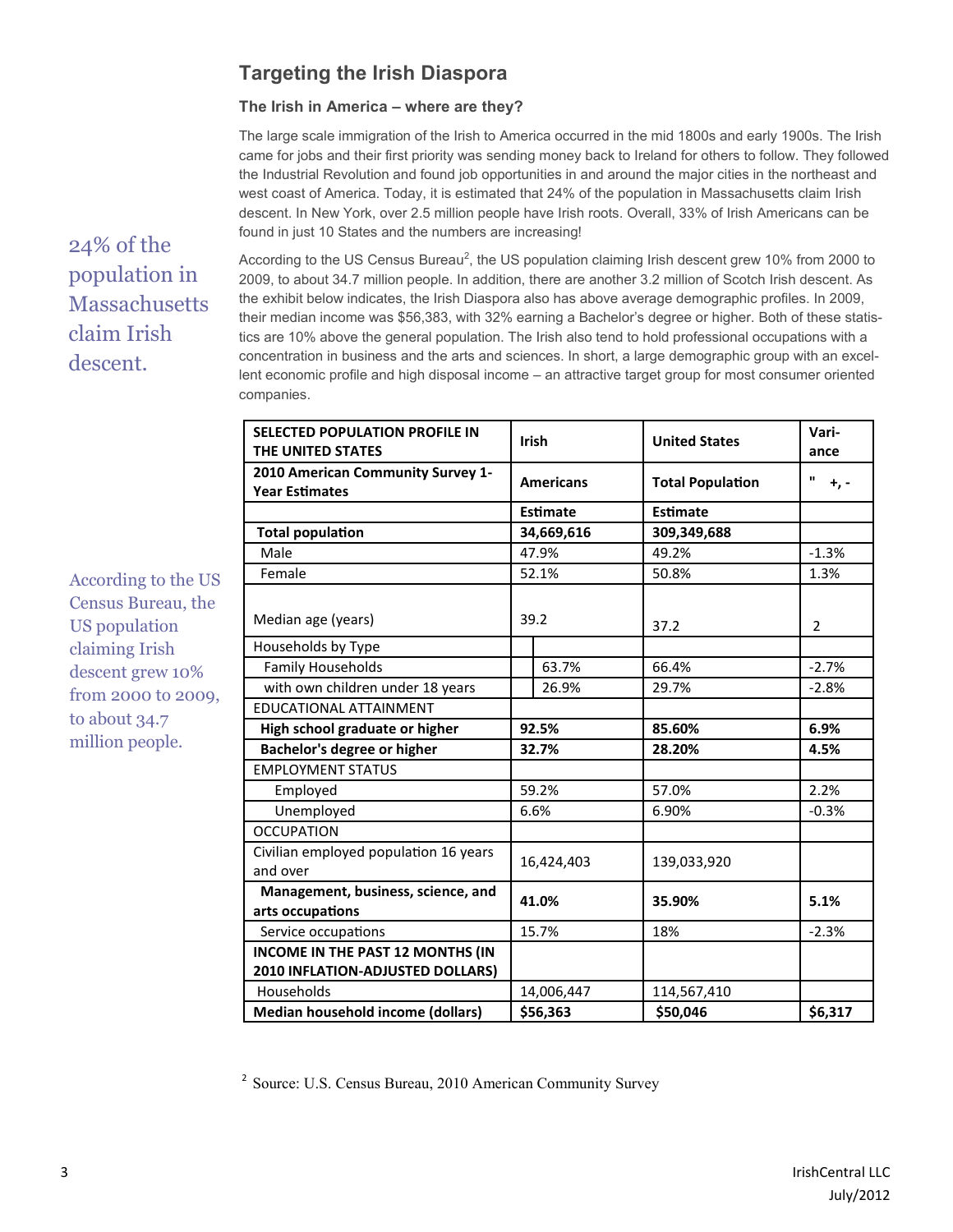# **Geo Targeting Your Audience**

As figure 1 indicates, more than eighteen million Irish Americans or 50% of the Diaspora can be found in just 10 States. The top five have eleven million or 33% of the total. As such, marketing programs can be designed to geo target the major metropolitan areas to reach a large scale Irish audience very quickly and cost effectively.

More than eighteen million Irish Americans or 50% of the Diaspora can be found in just 10 States.



## **Top 10 Irish American States**

### **Figure 1**

#### **2010 US Census Data**

3.5 million Irish Americans reside in New York and Boston alone.

A further drill down of the census data reveals that about seven million Irish Americans reside within 5 major Metropolitan Statistical Areas ("MSAs").

New York Metro Area – 2.04 million

Boston Metro Area – 1.5 million

Philadelphia Metro Area – 1.2 million

Chicago Metro Area – 1.1 million

San Francisco & LA Metro Area – 350,000 and 633,000 total about 1 million

No doubt due to their high concentration of Irish, each of these cities have well developed Irish communities supported by Irish Newspapers, radio programs, cable TV Irish specials, and Irish cultural organizations. In turn, they are the bridge to the Irish Diaspora in America.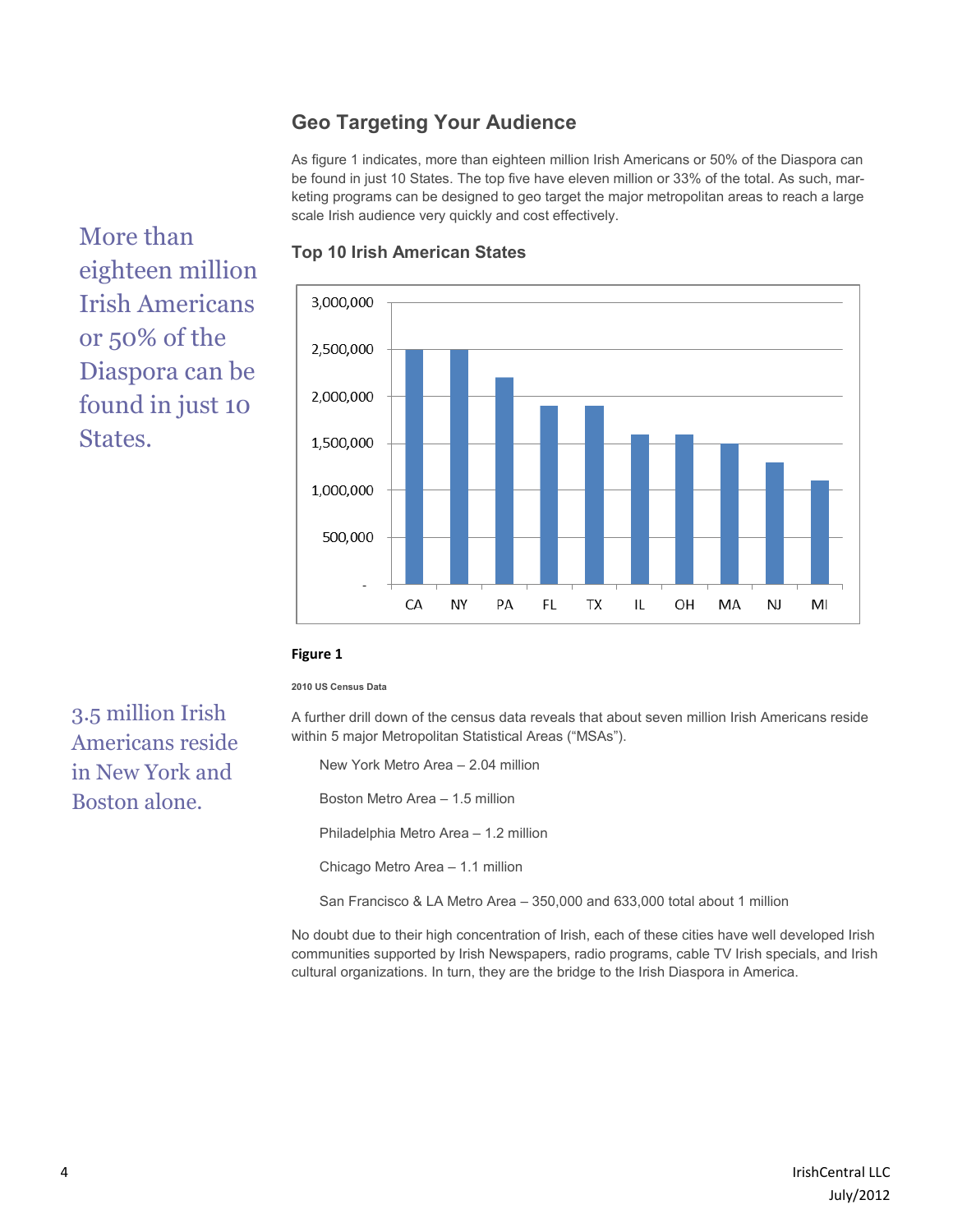# **The Irish in America - How to Reach Them?**

Reaching the Irish in America is best done by integrating marketing programs around their normal lifestyles. The Irish are well known for sharing similar traits, interests, and habits. Irish Americans love parades and festivals. The St. Patrick's Day Parade in New York attracts over two million people. Similar large scale parades in Boston, Chicago, and Savannah attract hundreds of thousands of spectators.

During the warmer months, Irish Americans enjoy attending Irish Festivals. There are over 50 Irish Fests around the country, with normal attendance in the tens of thousands. Larger scale festivals approaching one hundred thousand take place in Boston, Milwaukee, Kansas City, and New Jersey. The phenomenal success of Riverdance, seen by 22 million people worldwide, sparked a keen interest in the wonderful culture of Irish music, song, and dance. Irish theater and entertainment groups routinely tour the major cities. And of course, pubs! There are over 3000 Irish pubs in America that carry on the lovely tradition of presenting Irish Music and Irish Sporting events to a lively audience in an old fashioned Irish Pub environment. The Irish American audience is out there, very accessible, and waiting to be engaged!

# **A Stealth Marketing Approach: What they read and listen to**

# **Print & Online**

While print advertising has declined dramatically over the past decade, it remains a viable way to reach the hard-core Irish Diaspora. In many cases, these are Irish emigrants and first generation Irish Americans. The top five major Irish American cities ("MSAs") all have newspapers devoted to local Irish news with an estimated circulation of over 100,000. In addition, there are a number of regional editions and specialty magazines devoted solely to the Irish. There are also numerous small and mid-sized online sites devoted to the Irish Diaspora. Most target very specific topics such as Irish Dance, Sports, Traditional Irish Music, or Travel to Ireland. A handful of larger sites cover news, entertainment, roots, blogs, and a variety of Irish centric topics. These have audiences above100,000 to as many as one million monthly visitors. The larger MSAs also have weekly radio programs devoted to Irish Music and topics. Their audience size depends on the broadcast spectrum. Figure 2 groups the major MSAs by venue.

|               | Print                                         | Online                    | Radio               |
|---------------|-----------------------------------------------|---------------------------|---------------------|
| <b>NY</b>     | Irish Voice Newspaper                         | www.IrishCentral.com      | <b>WFUV 90.7FM</b>  |
|               | Irish Echo Newspaper                          | www.WorldIrish.com        | www.Irishradio.net  |
|               | Irish Examiner<br><b>Irish Community News</b> | www.Ireland.com           | www.radioirish.com  |
|               | Irish America Magazine                        | www.IrishAmerica.com      |                     |
| <b>Boston</b> | The Irish Emigrant                            | www.IrishCentral.com      | <b>WROL 950 AM</b>  |
|               | Boston Irish Reporter                         |                           | <b>WGHB 89.9 FM</b> |
| SF            | The Irish Herald - SF                         | www.IrishCentral.com      | KALW 91.7FM         |
| LA            | The Irish Herald - LA                         |                           | KRCB 91.1FM         |
| Chicago       | Irish American News                           | www.irishAmericanNews.com | <b>WPNA 1490 AM</b> |
|               |                                               | www.IrishCentral.com      | WCCV 1450 AM        |
| <b>Phil</b>   | The Irish Edition                             | www.IrishCentral.com      | WTMR 800 AM         |

The Irish American audience is out there, very accessible, and waiting to be engaged!

Millions of Irish stay in touch with their roots via dedicated newspapers, radio , TV and online media platforms on a monthly basis.

**Figure 2**

I**n addition, The Irish Times and the Sunday Irish Independent are also available at many newsstands in the major metropolitan cities.**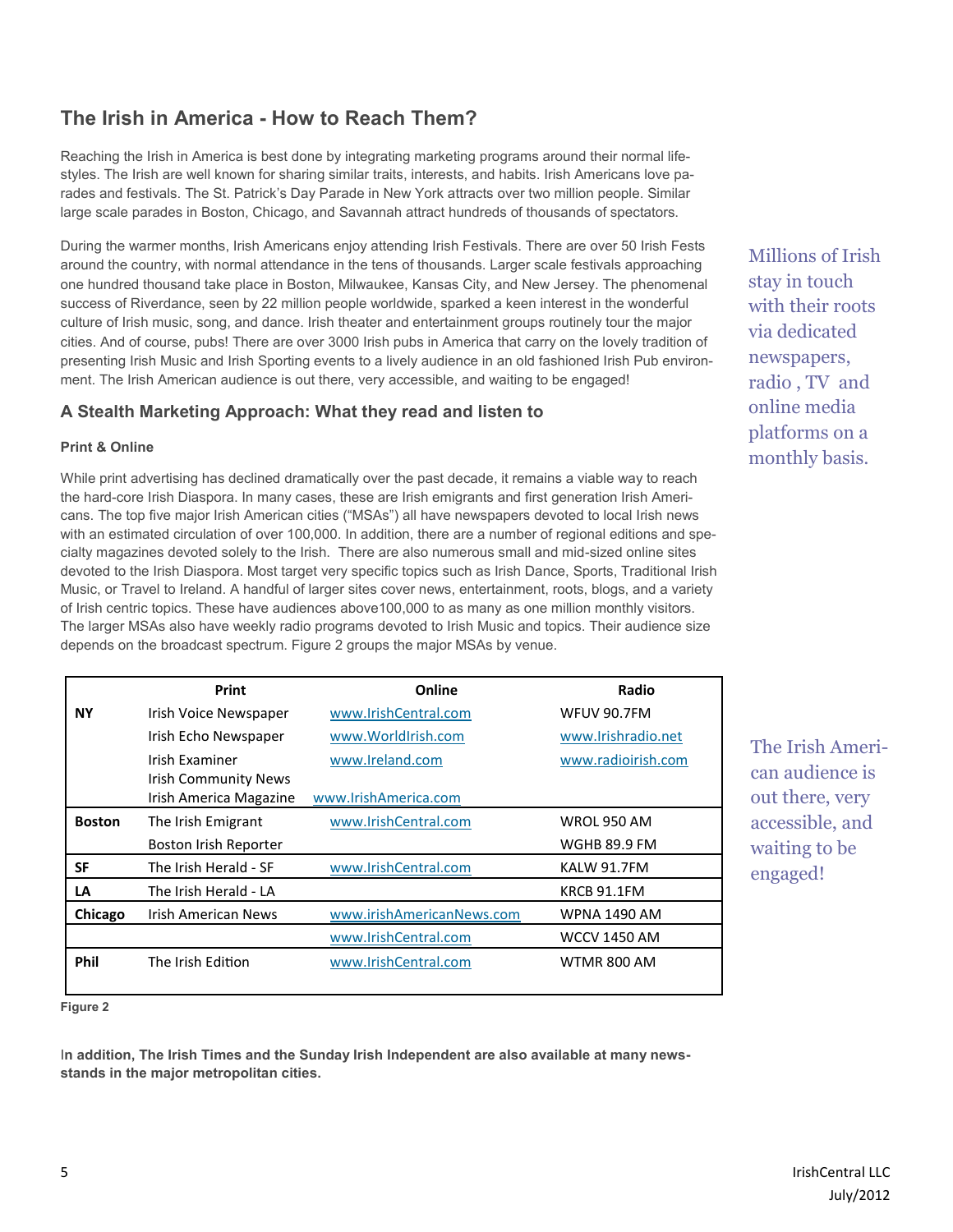### **An Irish Audience in Search of a Website**

IrishCentral.com was launched in March of 2009 to service the online needs of the Irish Diaspora. In a little over three years the website has attracted over 28 million visits and 19.5 million unique visitors. The scale and growth rate of this audience again confirms the interest level of Irish Americans in their Irish heritage.



## **IrishCentral's Visitor Growth<sup>3</sup> – Quarter/Quarter 2009-2012 (over 28 million visitors)**

## **TV/Cable**

During the months of February and March, many local Public Broadcasting Channels ("PBS" Stations) carry Irish shows, music, and dance specials for the upcoming St Patrick's Day celebrations. Depending on the broadcast spectrum, these programs can provide advertisers and sponsors with an opportunity to reach a large Irish audience very quickly.

<sup>3</sup> Google Analytics June 2012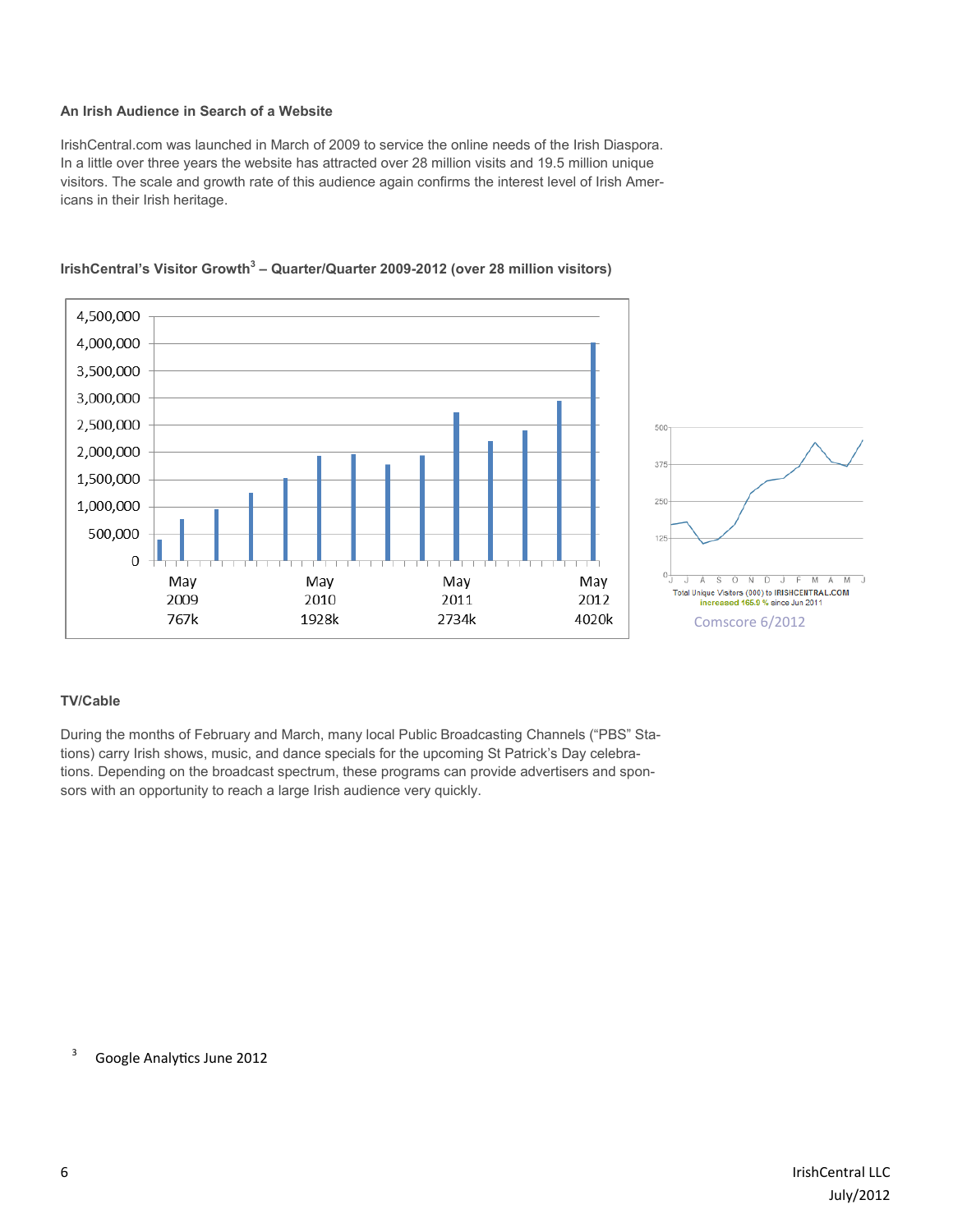# **The Irish in America - Where they go**

# **Festivals/Events**



The Irish hold some of the largest and most popular parades and summer festivals around the country. They range in size from 10,000 to 100,000 visitors with well over two million watching the New York St Patrick's Day parade. Companies looking to establish brand awareness or roll out a new product can inquire about various promotional opportunities, including corporate sponsorships and advertising in program guides and local media. The top events are:

### **Top St Patrick's Day Parades:**

New York – nation's oldest and largest Irish Parade seen by more than 2 million people

Boston – over 500,000 viewers

Chicago - over 300,000 viewers

Philadelphia – over 100,000 viewers

Savannah, GA - over 1million viewers

New Orleans – over 100,000 viewers

## **Most Popular Irish Festivals:**

NY - Great Irish Fair of NY - [www.gifnyc.com](http://www.gifnyc.com/)

New Jersey Irish Festival www.nj-[irishfestival.com](http://www.irishfestival.org/index.php?option=com_content&view=article&id=75&Itemid=435)

NY - East Durham Irish festival - [www.catskillsirishartsweek.org](http://www.catskillsirishartsweek.org/)

NY - Great American Irish Festival Utica - [www.gaif.us](http://www.gaif.us/)

Boston Irish Festival - [www.bostonirishfestival.info](http://www.bostonirishfestival.info/)

CA - Orange county Great American Irish Fair - http://www.irishfair.org/html/irish\_fair.html

Pittsburgh Irish Fest, [www.pghirishfest.org](http://www.pghirishfest.org/index.html)

Milwaukee Irish Fest – WI - [www.irishfest.com](http://irishfest.com/Irishfest.htm)

Dublin Irish Festival – Ohio - [www.dublinirishfestival.org](http://dublinirishfestival.org/)

Chicago Irish Fest - <http://irishfestchicago.com/>

San Francisco Irish American Crossroads - <http://irishamericancrossroads.org/index.html>

Kansas City Irish Fest - <http://www.kcirishfest.com/>

Cleveland OH Irish Cultural Festival - <http://www.clevelandirish.org/>

Indianapolis Indy Irish Fest - <http://www.indyirishfest.com/index.html>

Minnesota Irish Fair - [www.irishfair.com](http://www.irishfair.com/)

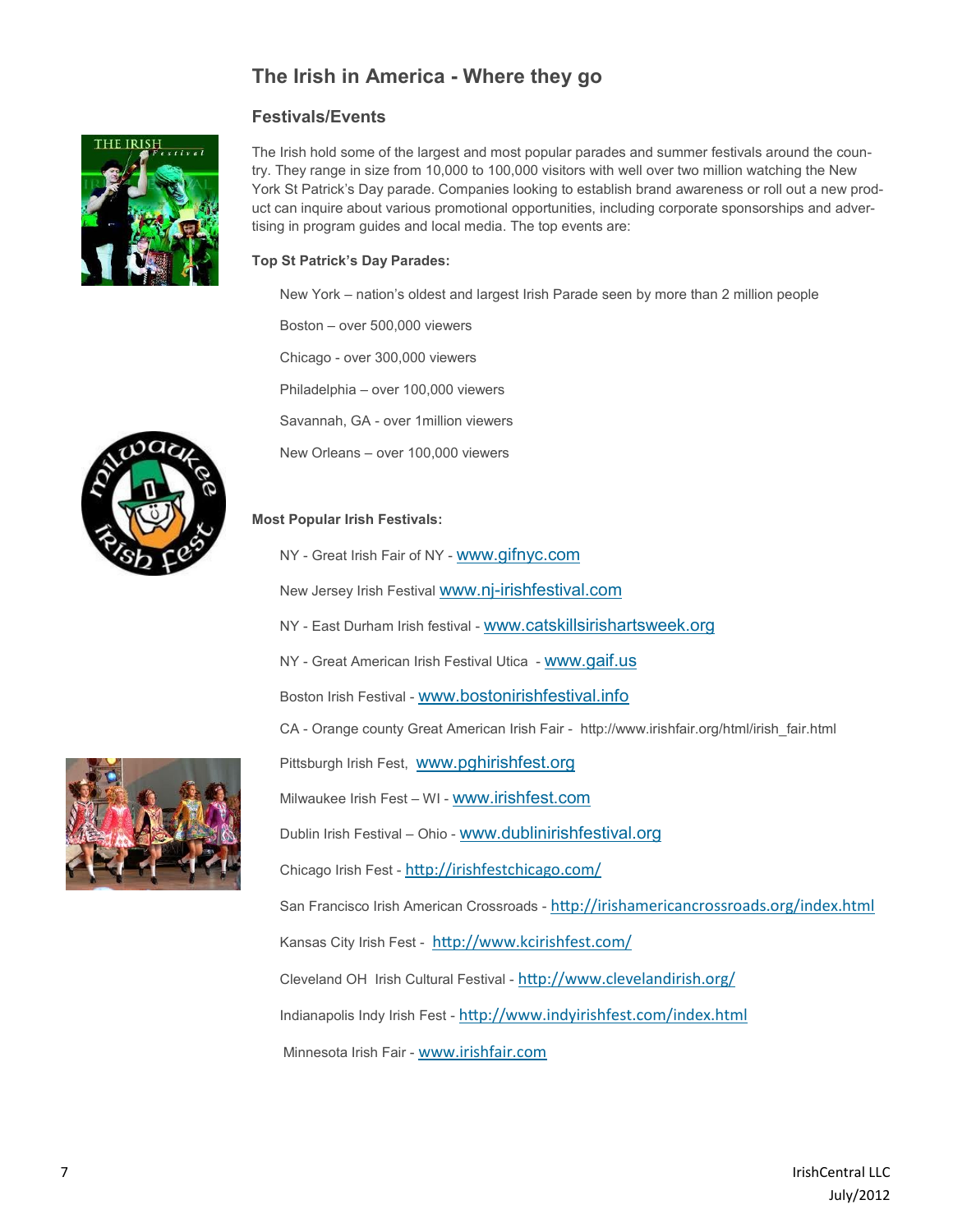# **Irish American Business and Cultural Networking Events:**

There are numerous Irish networking events around the country. The major ones are generally sponsored by Irish publishing or philanthropic organizations in a networking friendly environment. It's a great opportunity to go meet the Irish where the Irish go. Here are the top business oriented events and their sponsors:

#### **Sponsored by Irish America Magazine - http://irishamerica.com/events/**

Wall Street 50 – New York – top 50 Irish leaders from the Wall Street Community

Business 100

Irish America Hall of Fame

Irish America's Stars of the South

Irish America's Top 100

#### **Sponsored by Irish Voice Newspaper**

Legal 100 –New York - top 100 Irish Lawyers from around the country

Education 100

Top 50 women

Top 50 Sports (New)

**NY - Irish Echo Newspaper** - Irish 40 under 40

New York – New Belfast Conference